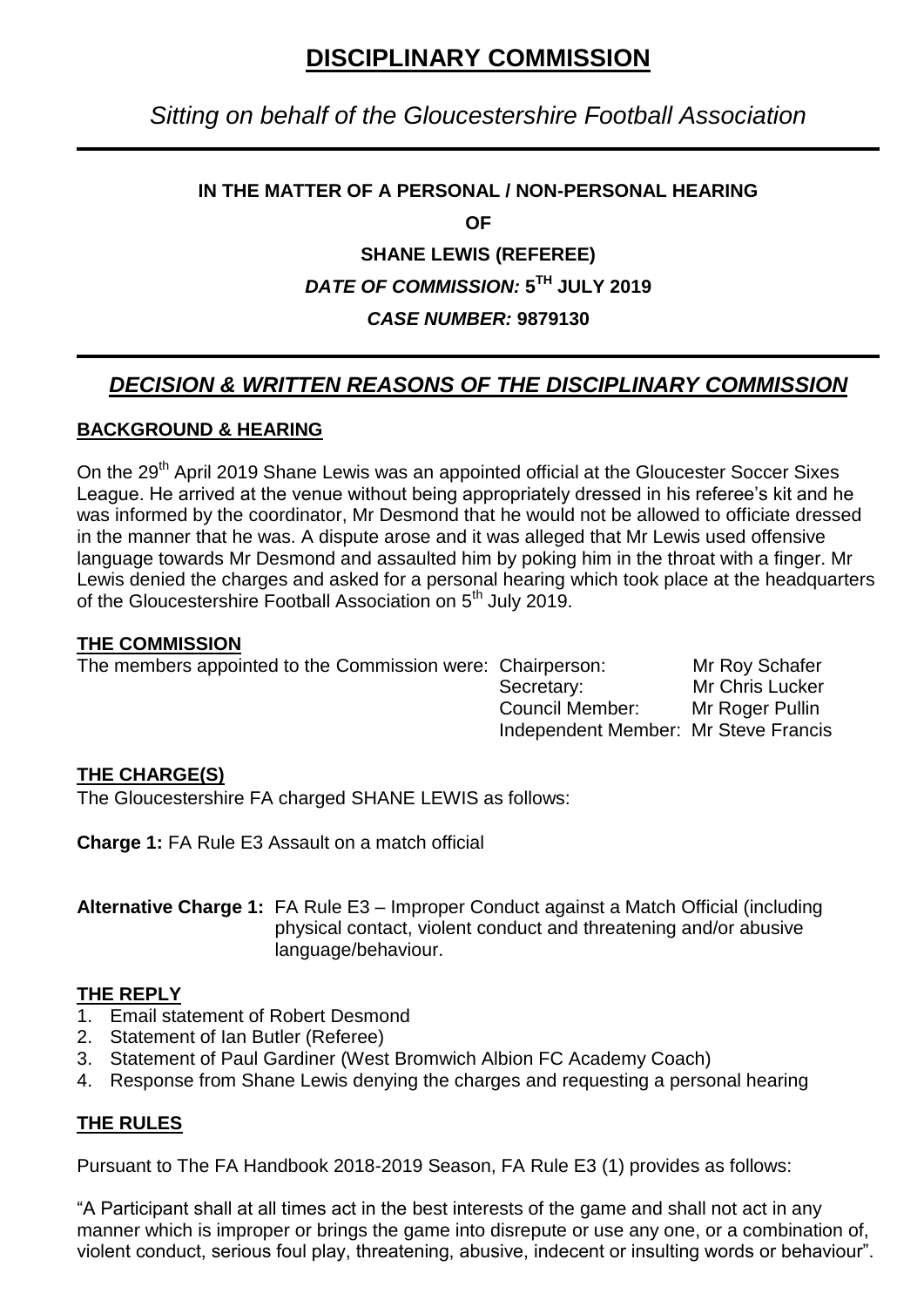# **THE BURDEN AND STANDARD OF PROOF**

The applicable standard of proof for this case is the Balance of Probability. The balance of probability standard means that the commission is satisfied an event occurred if the commission considers that on the evidence the occurrence of the event was more likely than not.

# **THE EVIDENCE**

The hearing began at 19.30, having established that the appellant had been served with all the evidence relating to this case. The commission began by examining the written statement of Mr Desmond and questioning him regarding the reported incident.

The commission heard that as coordinator for the soccer sixes he was present when Mr Butler and Mr Lewis arrived. He stated that Mr Lewis was inappropriately dressed in that he was not wearing a referee's kit. This was compounded by the fact that this was not the first time he had done this. Mr Lewis was also wearing a leg brace so the question of him being fit to perform his duties as a referee arose. Mr Desmond asked Mr Lewis where his kit was and it was alleged that Mr Lewis became abusive and used offensive language towards Mr Desmond. During this exchange Mr Lewis is alleged to have poked Mr Desmond in the throat with his finger. Mr Desmond stated that he did not believe that Mr Lewis had done this deliberately. Following questions by the commission Mr Lewis was invited to ask questions of Mr Desmond but declined.

We then admitted Mr Butler into the hearing and the commission questioned him regarding the incident. Mr Butler had taken Mr Lewis by car to the event. He confirmed that Mr Lewis was not dressed in referee"s kit. He stated Mr Desmond asked Mr Lewis where his kit was. Mr Lewis replied 'Don't start before I have a chance to explain'. Mr Desmond entered the pitch area whereupon Mr Lewis used offensive language towards Mr Desmond with words of "You"re a fucking prick'. Mr Butler then saw Mr Lewis raise his hand and poke Mr Desmond in the neck/throat area. A coach from the West Bromwich Albion Academy came onto the pitch and instructed both Mr Lewis and Mr Desmond to leave the pitch area immediately. He confirmed that he would be reporting the incident.

Mr Lewis was invited to ask questions of Mr Butler but declined.

The hearing was temporarily suspended at 19.58 and restarted at 20.18. This was due to the fact that Mr Gardiner had been detained at work and was travelling to the hearing.

We then admitted Paul Gardiner to the hearing and questioned him regarding the incident. Mr Gardiner stated he is the Academy Manager of West Bromwich Albion at Gloucester. He had been coaching academy development children at St Peters High School at Gloucester. He became aware of a person who had encroached onto the pitch and was later identified as a Gloucestershire FA Referee. He was identified as being Mr Lewis. He stated Mr Lewis was wearing a high vis jacket and work clothes and was clearly not appropriately dressed. He used foul language towards Mr Desmond, the lead referee and became physically violent towards him. When asked to specify the actual violent behaviour Mr Gardiner stated it was pushing and shoving. Throughout the altercation Mr Gardiner requested that they leave the pitch. What particularly concerned Mr Gardiner was that this was carried out in front of children aged 12 years and was clearly a safeguarding issue. He also stated that 4 parents had complained to him about the incident.

There being no further witnesses they were invited to leave the hearing.

We then asked Mr Lewis to give his account and subsequently the commission questioned him on this.

He confirmed he was wearing a leg brace from his hip down to the ankle. The reason he was not dressed in referee"s kit was that his bathroom was being converted into a wet room and he was unable to find his kit. When he got into Mr Butler"s car he said Bob is going to go mad because he wasn"t wearing his kit and said Ian must have told him. Bob (Mr Desmond) was 50 yards away and shouted "You are not reffing dressed like that". Bob then came and was stood in my face and